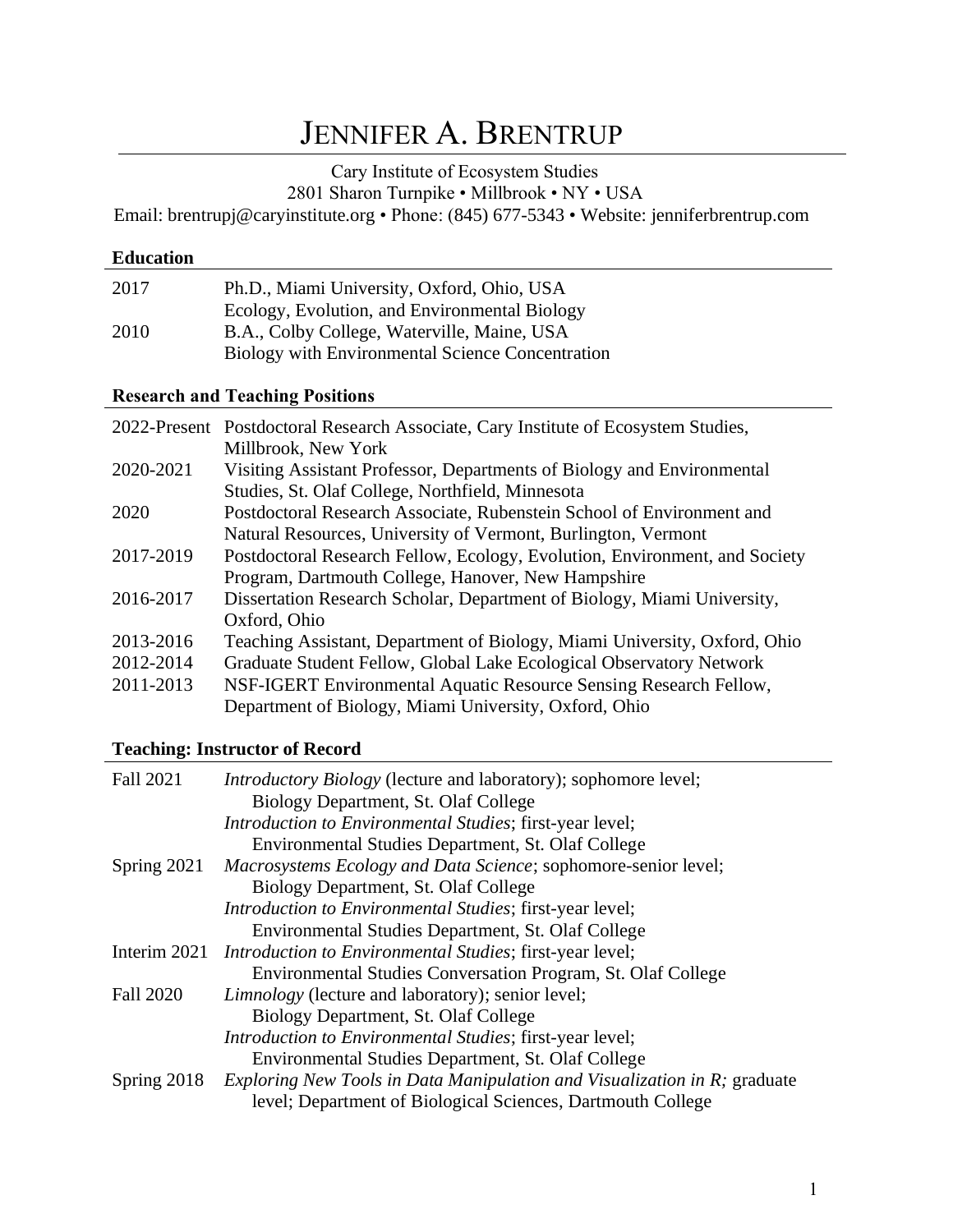#### **Graduate Teaching Assistant**

|           | Spring 2016 <i>Introductory Biology Laboratory</i> ; graduate level |
|-----------|---------------------------------------------------------------------|
|           | Head Teaching Assistant, Department of Biology, Miami University    |
| Fall 2015 | Field Ecology, junior and senior level                              |
|           | Department of Biology, Miami University                             |
| 2014-2015 | Introductory Biology: Cellular and Molecular, first-year level      |
|           | Department of Biology, Miami University                             |
| 2013-2014 | <i>Limnology</i> , senior and graduate level                        |
|           | Department of Biology, Miami University                             |

**Peer-reviewed Publications** ( $U =$  mentored undergraduate student)

2022 Hébert, M.P., C.C. Symons, M. Cañedo-Argüelles, S.E. Arnott, A.M. Derry, V. Fugère, W.D. Hintz, S.J. Melles, L. Astorg, H.K. Baker, **J.A. Brentrup**, A.L. Downing, Z. Ersoy, C. Espinosa, Carmen; J.M. Franceschini, A.T. Giorgio, N. Gobeler, D.K. Gray, D. Greco, Danielle; E. Hassal, M. Huynh, S. Hylander, K.L. Jonasen, A. Kirkwood, S. Langenheder, O. Langvall, H. Laudon, L. Lind, M. Lundgren, A. McClymont, L. Proia, R.A. Relyea, J.A. Rusak, M.S. Schuler, C.L. Searle, J.B. Shurin, C.F. Steiner, M. Striebel, S. Thibodeau, P. Urrutia-Cordero, L. Vendrell-Puigmitja, G.A. Weyhenmeyer, B.E. Beisner. 2022. Lake salinization drives consistent losses of zooplankton abundance and diversity across coordinated experiments. *Limnology and Oceanography Letters.* DOI: 10.1002/lol2.10239.

> Hintz, W.D., S.E. Arnott, C.C. Symons, D.A. Greco, A. McClymont, **J.A. Brentrup**, M. Cañedo-Argüelles, A.M. Derry, A.L. Downing, D.K. Gray, S.J. Melles, R.A. Relyea, J.A. Rusak, C.L. Searle, L. Astorg, H.K. Baker, B.E. Beisner, K.L. Cottingham, Z. Ersoy, C. Espinosa, J. Franceschini, A.T. Giorgio, N. Göbeler, E. Hassal, M.P. Hébert, M. Huynh, S. Hylander, K.L. Jonasen, A.E. Kirkwood, S. Langenheder, O. Langvall, H. Laudon, L. Lind, M. Lundgren, L. Proia, M.S. Schuler, J.B. Shurin, C.F. Steiner, M. Striebel, S. Thibodeau, P. Urrutia-Cordero, L. Vendrell-Puigmitja, G.A. Weyhenmeyer. 2022. Current water quality guidelines across North America and Europe do not protect lakes from salinization. *Proceedings of the National Academy of Sciences.*119 (9). DOI: 10.1073/pnas.2115033119

Ward, N.K., **J.A. Brentrup**, D.C. Richardson, K.C. Weathers, P.C. Hanson, R.J. Hewett, C.C. Carey. Physical characteristics of the stream–lake transitional zone affect littoral lake metabolism. *In press at Aquatic Sciences.*

2021 Lofton, M.E., **J.A. Brentrup,** W.S. Beck, J.A. Zwart, R. Bhattacharya, L.S. Brighenti, S.H. Burnet, I.M. McCullough, B.G. Steele, C.C. Carey, K.L. Cottingham, M.C. Dietze, H.A. Ewing, K.C. Weathers, S.L. LaDeau. Using near-term forecasts and uncertainty partitioning to inform prediction of oligotrophic lake cyanobacterial density. *In press at Ecological Applications.*

> Farrell, K.J., K.C. Weathers, S. H. Sparks, **J.A. Brentrup,** C.C. Carey, M.C. Dietze, J.R. Foster, K.L. Grayson, J.H. Matthes, M.D. SanClements. 2021. Training macrosystems scientists requires both interpersonal and technical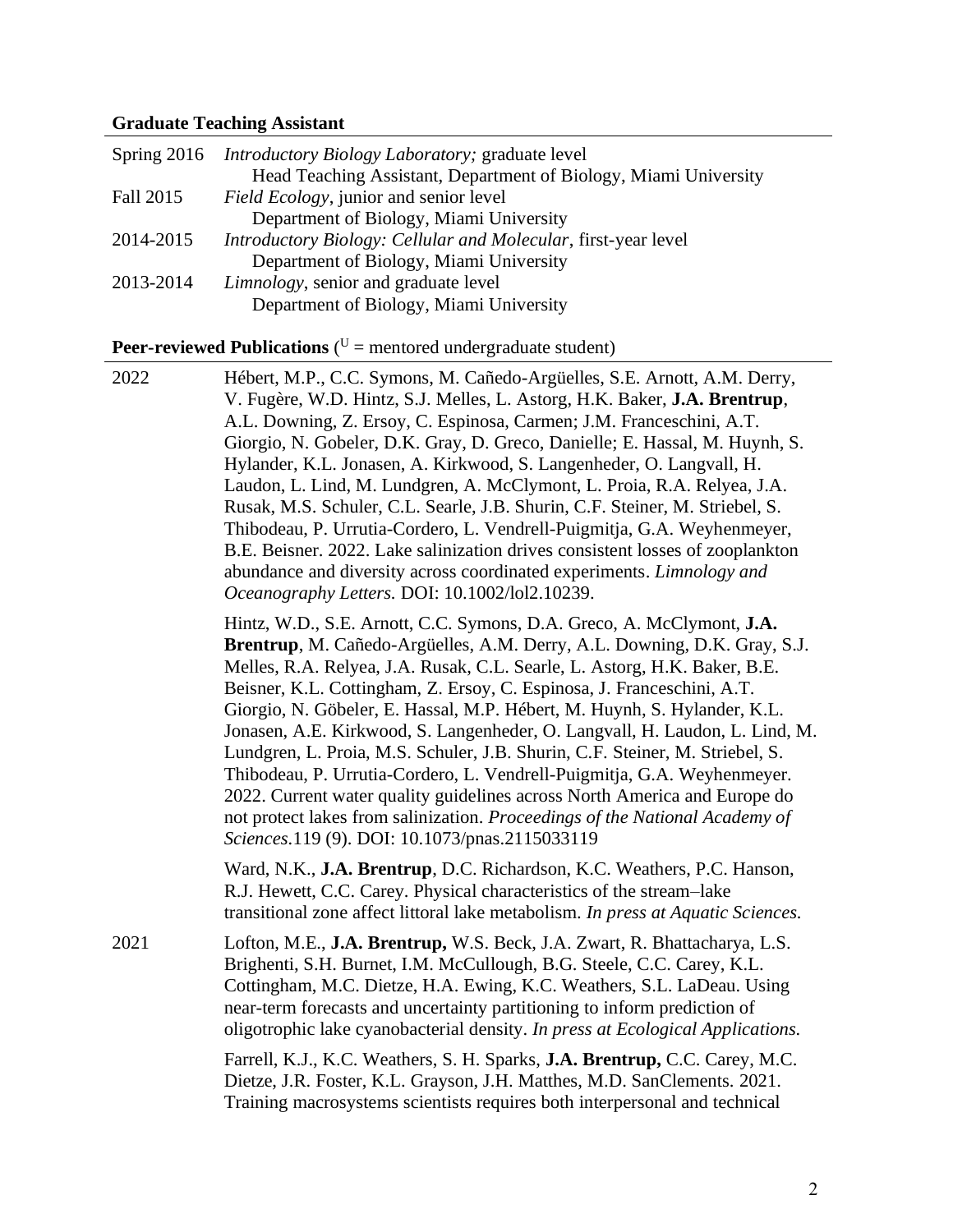|                  |  | skills. Frontiers in Ecology and the Environment. $19(1)$ : 39-46. DOI: |  |
|------------------|--|-------------------------------------------------------------------------|--|
| 10.1002/fee.2287 |  |                                                                         |  |

|      | Holgerson, M.A., R.A. Hovel, P.T. Kelly, L.E. Bortolotti, J.A. Brentrup, A.R.<br>Bellamy, S.K. Oliver, A.J. Reisinger. 2021. Integrating ecosystem metabolism<br>and consumer allochthony reveals nonlinear drivers in lake organic matter<br>processing. Limnology and Oceanography. DOI: 10.1002/lno.11907                                                                                                                                                                      |
|------|-----------------------------------------------------------------------------------------------------------------------------------------------------------------------------------------------------------------------------------------------------------------------------------------------------------------------------------------------------------------------------------------------------------------------------------------------------------------------------------|
|      | Roznere M., M. Jeong, L. Maechling <sup>U</sup> , N.K. Ward, <b>J.A. Brentrup, B. Steele</b> ,<br>D.A. Bruesewitz, H.A. Ewing, K.C. Weathers, K.L. Cottingham, A.Q. Li.<br>2021. Towards a Reliable Heterogeneous Robotic Water Quality Monitoring<br>System: An Experimental Analysis. In: Siciliano B., Laschi C., Khatib O. (eds)<br>Experimental Robotics. ISER 2020. Springer Proceedings in Advanced<br>Robotics, vol 19. Springer, Cham. DOI: 10.1007/978-3-030-71151-1_13 |
|      | Yang, B., M.G. Wells, B.C. McMeans, H.A. Dugan, J.A. Rusak, G.A.<br>Weyhenmeyer, J.A. Brentrup, A.R. Hrycik, A. Laas, R.M. Pilla, J.A. Austin,<br>P.J. Blanchfield, C.C. Carey, M.M. Guzzo, N.R. Lottig, M.D. MacKay, T.A.<br>Middel, D.C. Pierson, J. Wang, J.D. Young. 2021. A New Thermal<br>Categorization of Ice-Covered Lakes. Geophysical Research Letters. 48(3):<br>e2020GL091374. DOI: 10.1029/2020GL091374                                                             |
| 2020 | Brentrup, J.A., D.C. Richardson, C.C. Carey, N.K. Ward, D.A. Bruesewitz,<br>K.C. Weathers. 2020. Under-ice respiration rates shift the annual carbon cycle<br>in the mixed layer of an oligotrophic lake from autotrophy to heterotrophy.<br>Inland Waters. 11(1): 114-123. DOI: 10.1080/20442041.2020.1805261                                                                                                                                                                    |
|      | Dempsey, C.M., J.A. Brentrup, S. Magyan <sup>U</sup> , L.B. Knoll, H.M. Swain, E.E.<br>Gaiser, D.P. Morris, M.T. Ganger, and C.E. Williamson. 2020. Relative<br>importance of photodegradation and biodegradation of terrestrially derived<br>dissolved organic matter across four lakes of differing trophic status.<br>Biogeosciences.17: 6327-6340. DOI: 10.5194/bg-17-6327-2020                                                                                               |
| 2019 | de Eyto, E., S. Kelly, E. Ryder, M. Dillane, L. Archer, D. O'Cathain, S. Daly,<br>K. Lyons, B. Obrador, J. Brentrup, A. Naumoski, R. Poole, F.E. Lucy, E.<br>Jennings. 2019. High frequency monitoring reveals fine scale spatial and<br>temporal dynamics of the deep chlorophyll maximum of a stratified coastal<br>lagoon. Estuarine, Coastal and Shelf Science. 218: 278-291. DOI:<br>10.1016/j.ecss.2018.12.010                                                              |
| 2018 | Pilla, R.M., C.E. Williamson, J. Zhang, R.L. Smyth, J.D. Lenters, J.A.<br>Brentrup, L.B. Knoll. 2108. Long-term trends in water temperature and<br>stratification metrics for two small lakes: A consequence of decreased water<br>transparency. Journal of Geophysical Research: Biogeosciences. 123(5): 1651-<br>1665. DOI: 10.1029/2017JG004321<br>*Featured in Research Spotlight Article in Earth and Space Science News                                                     |
|      | Knoll, L.B., C.E. Williamson, R.M. Pilla, T.H. Leach, J.A. Brentrup, T.J.<br>Fisher. 2018. Browning-related oxygen depletion in an oligotrophic lake.<br>Inland Waters. 8(3): 255-263. DOI: 10.1080/20442041.2018.1452355                                                                                                                                                                                                                                                         |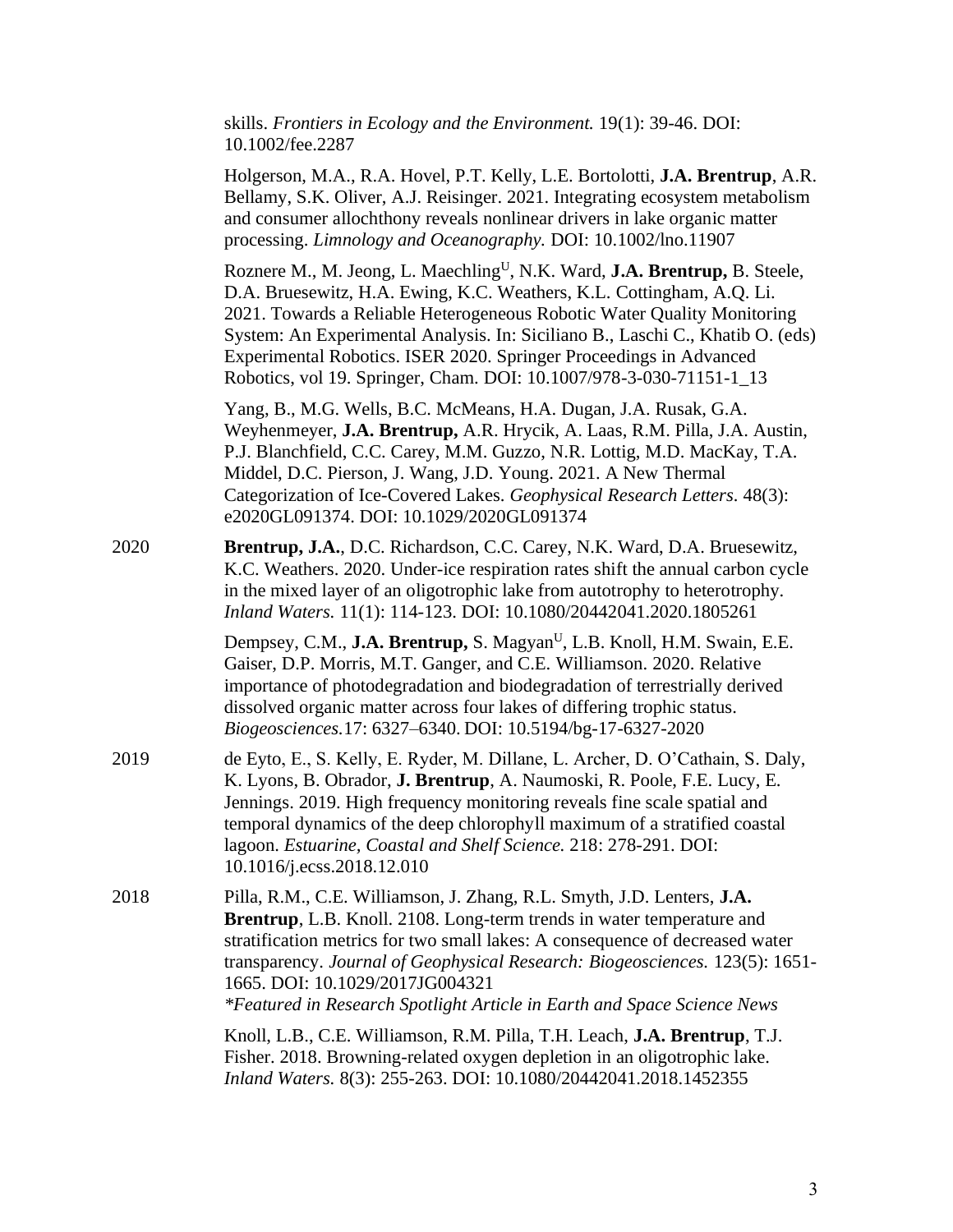|      | Leach, T.H., B.E. Beisner, C.C. Carey, P. Pernica, K.C. Rose, Y. Huot, J.A.<br>Brentrup, I. Domaizon, H.P. Grossart, B.W. Ibelings, S. Jacquet, P.T. Kelly,<br>J.A. Rusak, D. Straile, J. Stockwell, P. Verburg. 2018. Patterns and drivers of<br>deep chlorophyll maxima structure in 100 lakes: the relative importance of<br>light and thermal stratification. Limnology & Oceanography. 63: 628-646.<br>DOI: 10.1002/lno.10656                                                                                                                |
|------|---------------------------------------------------------------------------------------------------------------------------------------------------------------------------------------------------------------------------------------------------------------------------------------------------------------------------------------------------------------------------------------------------------------------------------------------------------------------------------------------------------------------------------------------------|
| 2017 | Kelly, P.T., T. Bell, A.J. Reisinger, T.L. Spanbauer, L.E. Bortolotti, J.A.<br>Brentrup, C. Briseño-Avena, X. Dong, A.M. Flanagan, E.M. Follett, J.<br>Grosse, T. Guy-Haim, M.A. Holgerson, R.A. Hovel, J.Y. Luo, N.C. Millette,<br>A. Mine, M.E. Muscarella, S.K. Oliver, H.J. Smith. 2017. Ecological<br>Dissertations in the Aquatic Sciences (Eco-DAS): An excellent networking and<br>professional development opportunity for early career aquatic scientists.<br>Limnology and Oceanography Bulletin. 26(2): 25-30. DOI: 10.1002/lob.10180 |
| 2016 | Brentrup, J.A., C. E. Williamson, W. Colom-Montero, W. Eckert, E. de Eyto,<br>H.P. Grossart, Y. Huot, P.D F. Isles, L.B. Knoll, T.H. Leach, C.G. McBride,<br>D. Pierson, F. Pomati, J.S. Read, K.C. Rose, N.R. Samal, P.A. Staehr, L.A.<br>Winslow. 2016. The potential of high-frequency profiling to assess vertical and<br>seasonal patterns of phytoplankton dynamics in lakes: An extension of the<br>Plankton Ecology Group (PEG) model. Inland Waters. 6(4): 565-580. DOI:<br>10.5268/IW-6.4.890                                           |
|      | Williamson, C.E., E.P. Overholt, J.A. Brentrup, R.M. Pilla, T.H. Leach, S.G.<br>Schladow, J.D. Warren, S.S. Urmy, S. Sadro, S. Chandra, P.J. Neale. 2016.<br>Sentinel responses to droughts, wildfires, and floods: Ultraviolet radiation and<br>the consequences for lakes and their ecosystem services. Frontiers in Ecology<br>and the Environment. 14(2): 102-109. DOI: 10.1002/fee.1228                                                                                                                                                      |
|      | Dugan, H.A., R.I. Woolway, A.B. Santoso, J.R. Corman, A. Jaimes, E.R.<br>Nodine, V.P. Patil, J.A. Zwart, <b>J.A. Brentrup</b> , A.L. Hetherington, S.K. Oliver,<br>J.S. Read, K.M. Winters, P.C. Hanson, E.K. Read, L.A. Winslow, K.C.<br>Weathers. 2016. Consequences of gas flux model choice on the interpretation<br>of metabolic balance across 15 lakes. Inland Waters. 6(4): 581-592. DOI:<br>10.5268/IW-6.4.836                                                                                                                           |
|      | Knoll, L.B., A. Morgan <sup>U</sup> , M.J. Vanni, T.H. Leach, T.J. Williamson, J.A.<br><b>Brentrup.</b> 2016. Quantifying pelagic phosphorus regeneration using three<br>methods in lakes of varying productivity. <i>Inland Waters</i> . 6(4): 509-522. DOI:<br>10.5268/IW-6.4.866                                                                                                                                                                                                                                                               |
| 2015 | Williamson, C.E., E.P. Overholt, R.M. Pilla, T.H. Leach, J.A. Brentrup, L.B.<br>Knoll, E.M. Mette, R.E. Moeller. 2015. Ecological consequences of long-term<br>browning in lakes. Scientific Reports. 5:18666. DOI: 10.1038/srep18666                                                                                                                                                                                                                                                                                                             |
|      | Read, E.K., V.P. Patil, S.K. Oliver, A.L. Hetherington, J.A. Brentrup, J.A.<br>Zwart, K.M. Winters, J.R. Corman, E.R. Nodine, R.I. Woolway, H.A. Dugan,<br>A. Jaimes, A.B. Santoso, G.S. Hong, L.A. Winslow, P.C. Hanson, K.C.<br>Weathers. 2015. The importance of lake-specific characteristics for water                                                                                                                                                                                                                                       |
|      |                                                                                                                                                                                                                                                                                                                                                                                                                                                                                                                                                   |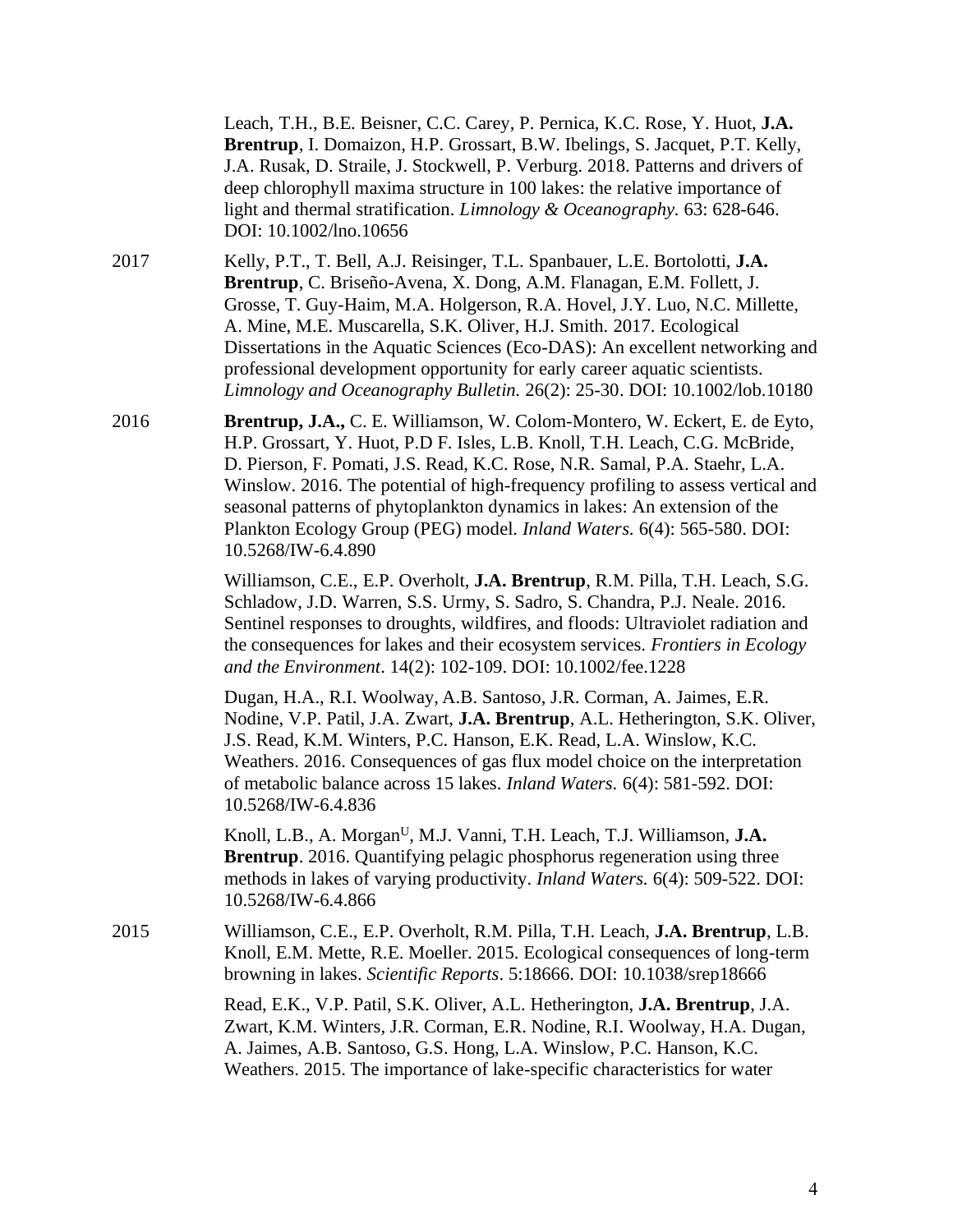|      | quality across the continental United States. <i>Ecological Applications</i> . 25(4):<br>943-955. DOI: 10.1890/14-0935.1                                                                                                                                                                                                                                                                                                                                                            |
|------|-------------------------------------------------------------------------------------------------------------------------------------------------------------------------------------------------------------------------------------------------------------------------------------------------------------------------------------------------------------------------------------------------------------------------------------------------------------------------------------|
| 2014 | Williamson, C.E., J.A. Brentrup, J. Zhang, W.H. Renwick, B.R. Hargreaves,<br>L.B. Knoll, E.P. Overholt, K.C. Rose. 2014. Lakes as sensors in the landscape:<br>Optical metrics as scalable sentinel responses to climate change. <i>Limnology</i><br>and Oceanography. 59(3): 840-850. DOI: 10.4319/lo.2014.59.3.0840                                                                                                                                                               |
|      | Carey, C.C., K.L. Cottingham, K.C. Weathers, <b>J.A. Brentrup</b> <sup>U</sup> , N.M.<br>Ruppertsberger <sup>U</sup> , H.A. Ewing, N.G. Hairston, Jr. 2014. Experimental blooms<br>of the cyanobacterium <i>Gloeotrichia echinulata</i> increase phytoplankton<br>biomass, richness and diversity in an oligotrophic lake. Journal of Plankton<br>Research. 36(2): 364-377. DOI: 10.1093/plankt/fbt105                                                                              |
| 2013 | Weathers, K.C., P.C. Hanson, P. Arzberger, <b>J.A. Brentrup</b> , J. Brookes, C.C.<br>Carey, E. Gaiser, D.P. Hamilton, G.S. Hong, B. Ibelings, V. Istvánovics, E.<br>Jennings, B. Kim, T. Kratz, F.-P. Lin, K. Muraoka, C. O'Reilly, C. Piccolo,<br>K.C. Rose, E. Ryder, G. Zhu. 2013. The Global Lake Ecological Observatory<br>Network (GLEON): the evolution of grassroots network science. <i>Limnology</i><br>and Oceanography Bulletin. 22: 71-73. DOI: 10.1002/lob.201322371 |

#### **Publications in Review, Revision, and Preparation** (available upon request)

2022 Arnott, S.E.\* , V. Fugère\* , C.C. Symons\* , S.J. Melles\* , B.E. Beisner, M. Cañedo-Argüelles, Marie-Pier Hébert, **J.A. Brentrup**, A.L. Downing, D.K. Gray, D. Greco, W.D. Hintz, A. McClymont, R.A. Relyea, J.A. Rusak, C.L. Searle, L. Astorg, H.K. Baker, Z. Ersoy, C. Espinosa, J.M. Franceschini, A.T. Giorgio, N. Göbeler, E. Hassal, M. Huynh, S. Hylander, K.L. Jonasen, A. Kirkwood, S. Langenheder, O. Langvall, H. Laudon, L. Lind, M. Lundgren, E.R. Moffett, L. Proia, M.S. Schuler, J.B. Shurin, C.F. Steiner, M. Striebel, S. Thibodeau, P.U. Cordero, L. Vendrell-Puigmitja, G.A. Weyhenmeyer, A.M. Derry\* . Broad scale intraspecific variation in freshwater zooplankton salt tolerance. *In revision at Limnology and Oceanography Letters. Manuscript ID: LOL2-21-0131.*  $* =$  authors with equal contributions

> De Palma-Dow, A. I.M. McCullough, **J.A. Brentrup***.* Turning up the heat: Long-term data synthesis reveal impacts of wildfire, climate, and phosphorus in a hypereutrophic lake. *In review at Ecosphere.*

Brentrup, J.A., A.E. Conway<sup>U</sup>, and K.L. Cottingham. Interactive effects of salt and warming on freshwater zooplankton community dynamics. *In preparation for the Journal of Plankton Research.*

Lutz, D.A., B. Steele, E.N. Dethier, **J.A. Brentrup,** H.J. Rubin<sup>U</sup>, C. Herrick, M. Palace, K.C. Weathers, M.J. Ducey, K.M. Johnson, K.L. Cottingham. Estimating lake water clarity using Landsat imagery: a site-specific reflectance and machine learning approach. *In preparation for Ecosphere.*

### **Non-peer Reviewed Publications**

2018 Weathers, K.C., **J.A. Brentrup**, L. Borre. 2018. Networked Lake Science: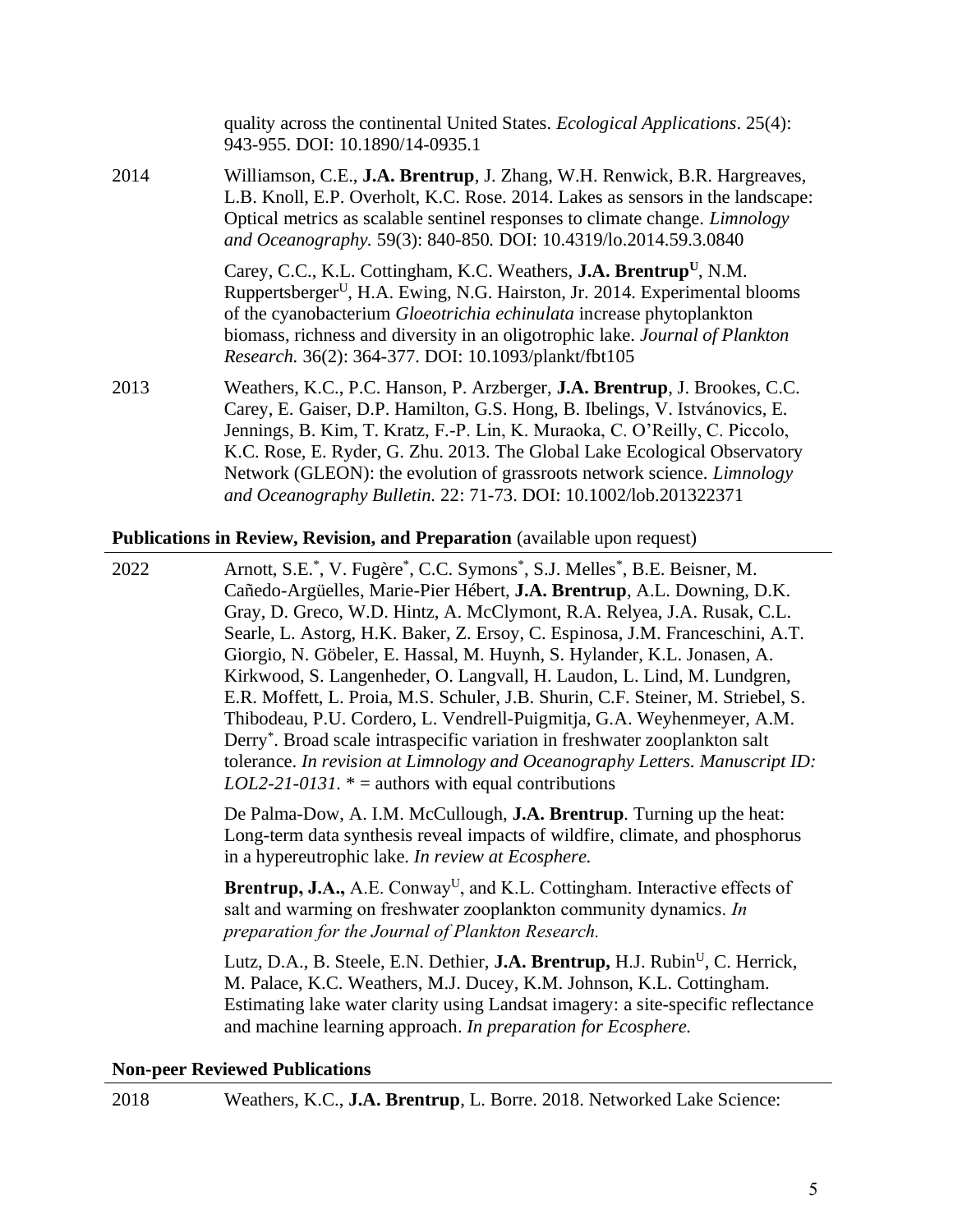How a global network is using the National Lakes Assessment database for research and graduate student training. *North American Lake Management Society LakeLine Magazine.*

# **Data Products and Software**

| 2021 | Ward, N.K., J.A. Brentrup, A.E. Johnson, C.C. Carey, K.C. Weathers, and<br>J.R. Fichter. 2021. Underwater temperature, light, and dissolved oxygen data<br>from 3 mini-buoys in Lake Sunapee, NH, USA from June to October 2018 ver<br>2. Environmental Data Initiative.<br>https://doi.org/10.6073/pasta/b73f0b4a97ccef80249eb09b619979d5                                                                                                                                                                    |
|------|---------------------------------------------------------------------------------------------------------------------------------------------------------------------------------------------------------------------------------------------------------------------------------------------------------------------------------------------------------------------------------------------------------------------------------------------------------------------------------------------------------------|
| 2020 | Dempsey, C.M., J.A. Brentrup, S. Magyan, L.B. Knoll, H.M. Swain, E.E.<br>Gaiser, D.P. Morris, M.T. Ganger, and C.E. Williamson. 2020.<br>Photodegradation and biodegradation of dissolved organic carbon from four<br>lakes of varying trophic status in Pennsylvania and Florida in 2016. ver 1.<br>Environmental Data Initiative.<br>https://doi.org/10.6073/pasta/f786154967693a6e86c9b63fd9e30091                                                                                                         |
|      | LSPA, K.C. Weathers, J.A. Brentrup, D.C. Richardson, C.C. Carey, N.K.<br>Ward, D.A. Bruesewitz. 2020. Ecosystem metabolism estimates from Lake<br>Sunapee, NH, USA and meteorological driver data at the Newport, NH, USA<br>NOAA NCDC weather station from August 2007–December 2008. ver 1.<br>Environmental Data Initiative.<br>https://doi.org/10.6073/pasta/d1c9e809bec3620c4f89080dc6b8bac8                                                                                                             |
| 2014 | Winslow, L.A., J.S. Read, I.R. Woolway, <b>J.A. Brentrup</b> , T.H. Leach, J.A.<br>Zwart, S. Albers, D. Collinge. 2014. rLakeAnalyzer: Lake Physics Tools. Open<br>source R Package. Version 1.11.4.1. Available on CRAN.                                                                                                                                                                                                                                                                                     |
|      | Read, E., V. Patil, S. Oliver, A. Hetherington, <b>J.A. Brentrup</b> , J. Zwart, K.<br>Winters, J. Corman, E. Nodine, I. Woolway, H. Dugan, A. Jaimes, A. Santoso,<br>G. Hong, L. Winslow, P. Hanson, and K. Weathers. 2014. 2007 Environmental<br>Protection Agency (EPA) National Lakes Assessment dataset plus derived data<br>and additional spatially explicit ancillary environmental data. ver 1.<br>Environmental Data Initiative.<br>https://doi.org/10.6073/pasta/9db21b475ea31422a9f05574bdd03cf2. |

# **Grants and Fellowships (total = \$309,988)**

| 2022      | NSF Collaborative Research RAPID, Senior Personnel; \$177,183                |
|-----------|------------------------------------------------------------------------------|
|           | Lake ecosystem responses to fire along gradients of burn characteristics and |
|           | <i>hydrologic connectivity</i>                                               |
| 2020      | USGS & Vermont Water Resources and Lake Studies Center, Co-PI; \$18,400      |
|           | <b>Impact of Storms on Lake Phytoplankton Community Dynamics</b>             |
| 2019      | Queen's-Dartmouth Research Development Fund; \$19,455                        |
|           | The effects of chloride contamination on freshwater biodiversity             |
|           | Assisted in grant writing, idea development, and running experiments         |
| 2018      | Midge Eliassen Fellowship Award; \$2,700                                     |
| 2016-2017 | Miami University Dissertation Research Scholarship; \$19,950                 |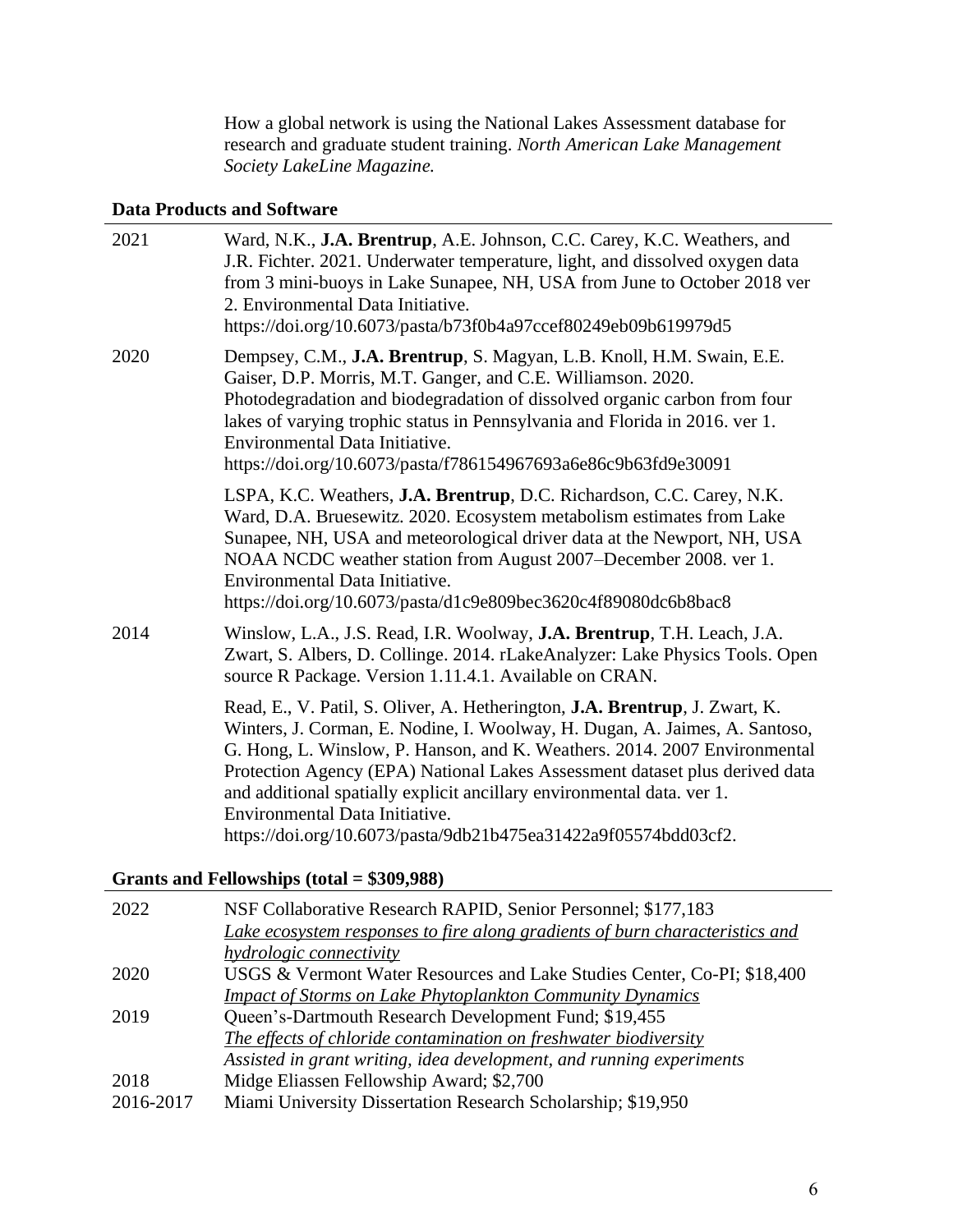| Ecological Dissertations in the Aquatic Sciences (Eco-DAS) Symposium XII  |
|---------------------------------------------------------------------------|
| Selective NSF-funded training program to bridge interdisciplinary gaps in |
| <i>aquatic ecology. Funding to attend one workshop</i>                    |
| Lacawac Sanctuary Moeller Research Fellow Grant; \$1,500                  |
| Global Lake Ecological Observatory Network (GLEON) Graduate Student       |
| Travel Awards; \$3,800                                                    |
| Funding to assist in attending four GLEON meetings                        |
| GLEON Graduate Student Fellowship Program; \$3,000                        |
| Selective NSF-funded macrosystem biology training program in network      |
| science. Funding to attend three workshops and one GLEON meeting          |
| Miami University Biology Department Research Grant; \$400                 |
| NSF-IGERT: Environmental Aquatic Resource Sensing Fellowship; \$60,000    |
|                                                                           |

# **Invited Presentations**

| 2021 | <b>Brentrup, J.A.</b> Road salt and cyanobacteria: Improving predictions for the<br>impacts of local and regional stressors on aquatic food webs. Invited seminar.<br>University of Minnesota Ecology, Evolution, and Behavior Seminar Series. St.<br>Paul, Minnesota. October 2021.                                                                                                                                                                        |
|------|-------------------------------------------------------------------------------------------------------------------------------------------------------------------------------------------------------------------------------------------------------------------------------------------------------------------------------------------------------------------------------------------------------------------------------------------------------------|
| 2020 | Brentrup, J.A. Environmental data exploration, visualization, and data<br>narratives. Invited seminar. Tufts University, Medford, Massachusetts. March<br>2020.                                                                                                                                                                                                                                                                                             |
|      | <b>Brentrup, J.A.</b> Long-term effects of climate change on lakes and the<br>importance of winter sampling. Invited seminar. Superfund Research<br>Program's Dragonfly Mercury Monitoring Project, Dartmouth College,<br>Hanover, New Hampshire. January 2020.                                                                                                                                                                                             |
| 2018 | <b>Brentrup, J.A.</b> The role of water transparency and winter in regulating carbon<br>cycling in lakes. <i>Invited seminar</i> . University of Vermont, Burlington, Vermont.<br>November 2018.                                                                                                                                                                                                                                                            |
| 2017 | Brentrup, J.A., E.K. Read, S.K. Oliver, V. Patil, A.L. Hetherington, J.A.<br>Zwart, K.M. Winters, J.R. Corman, E.R. Nodine, R.I. Woolway, H.A. Dugan,<br>A. Jaimes, A.B. Santoso, G.S. Hong, L.A. Winslow, P.C. Hanson, K.C.<br>Weathers. The importance of lake specific characteristics for water quality<br>across the continental United States. Invited oral presentation. North American<br>Lake Management Society. Denver, Colorado. November 2017. |
|      | <b>Brentrup, J.A., C.E. Williamson. Lakes as Sentinels: How advances in remote</b><br>sensing can detect climate change signals in lakes. Invited oral presentation.<br>Lakes, Climate, and Remote Sensing Workshop. Toulouse, France. May 2017.                                                                                                                                                                                                            |
|      | <b>Brentrup, J.A.</b> , The role of water transparency in regulating carbon dynamics<br>in lakes. Invited seminar. Dartmouth College, Hanover, New Hampshire. April<br>2017.                                                                                                                                                                                                                                                                                |
| 2014 | <b>Brentrup, J.A.</b> A Buoy Tale: Linking high-frequency sensor data with a<br>climate change index. Invited seminar. Colby College, Waterville, Maine.<br>April 2014.                                                                                                                                                                                                                                                                                     |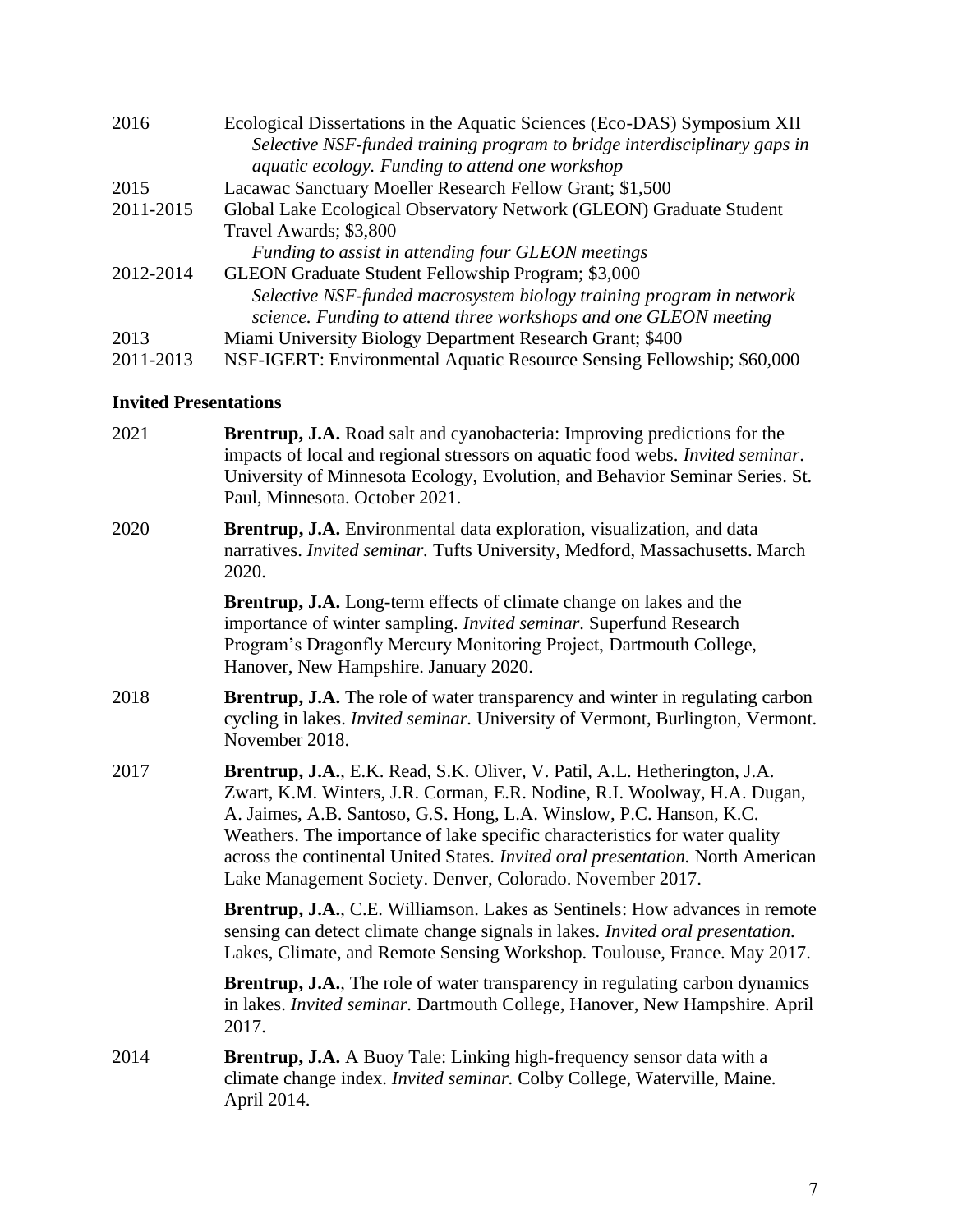2012 **Brentrup, J.A.** Buoy Platforms: Stationary and Profiling Buoys. *Invited oral presentation.* Lacawac Ecological Observatory Workshop. Lacawac Sanctuary, Lake Ariel, Pennsylvania. June 2012.

# **Mentored Undergraduate Student Presentations** (student denoted by <sup>U</sup>)

| 2021                                                                                                                          | McBride, L. <sup>U</sup> , Á. Nieto <sup>U</sup> , Z. Plechaty <sup>U</sup> , M. Smith <sup>U</sup> , <b>J.A. Brentrup</b> . How do<br>differences in duckweed and pH affect nutrient concentrations? Poster<br>Presentation. St. Olaf Collaborative Undergraduate Research and Inquiry<br>Symposium. Northfield, Minnesota. August 2021.                                              |  |
|-------------------------------------------------------------------------------------------------------------------------------|----------------------------------------------------------------------------------------------------------------------------------------------------------------------------------------------------------------------------------------------------------------------------------------------------------------------------------------------------------------------------------------|--|
|                                                                                                                               | Nieto, $\acute{A}$ . <sup>U</sup> , L. McBride <sup>U</sup> , Z. Plechaty <sup>U</sup> , M. Smith <sup>U</sup> , <b>J.A. Brentrup</b> . How does<br>duckweed density affect dissolved oxygen concentrations in eutrophic<br>freshwater ecosystems? Poster Presentation. St. Olaf Collaborative<br>Undergraduate Research and Inquiry Symposium. Northfield, Minnesota.<br>August 2021. |  |
|                                                                                                                               | Plechaty, $Z^U$ , L. McBride <sup>U</sup> , Á. Nieto <sup>U</sup> , M. Smith <sup>U</sup> , <b>J.A. Brentrup</b> . How does<br>duckweed density and dissolved oxygen affect nitrogen cycling in a eutrophic<br>pond? Poster Presentation. St. Olaf Collaborative Undergraduate Research and<br>Inquiry Symposium. Northfield, Minnesota. August 2021.                                  |  |
|                                                                                                                               | Smith, M. <sup>U</sup> , L. McBride <sup>U</sup> , Á. Nieto <sup>U</sup> , Z. Plechaty <sup>U</sup> , <b>J.A. Brentrup</b> . What effect<br>does duckweed density have on thermal stratification patterns? Poster<br>Presentation. St. Olaf Collaborative Undergraduate Research and Inquiry<br>Symposium. Northfield, Minnesota. August 2021.                                         |  |
| 2019                                                                                                                          | Conway, A.E. <sup>U</sup> , <b>J.A. Brentrup</b> , K.L. Cottingham. The effects of salt and<br>warming on freshwater plankton community dynamics. Poster Presentation.<br>Dartmouth College Undergraduate Wetterhahn Science Symposium. Hanover,<br>New Hampshire. May 2019.                                                                                                           |  |
| 2013                                                                                                                          | Hackett, K.E. <sup>U</sup> , C.E. Williamson, <b>J.A. Brentrup</b> , L.B. Knoll. What can lakes<br>tell us about climate change? Miami University Undergraduate Research<br>Forum. Oxford, Ohio. April 2013.                                                                                                                                                                           |  |
| $\Omega$ and $\Omega$ and $\Omega$ and $\Omega$ and $\Omega$ and $\Omega$ and $\Omega$ and $\Omega$ and $\Omega$ and $\Omega$ |                                                                                                                                                                                                                                                                                                                                                                                        |  |

**Contributed Presentations** (Lead author presentations only)

| 2019 | Brentrup, J.A., N.K. Ward, C.C. Carey, K.L. Cottingham, D.A. Bruesewitz,<br>D. C. Richardson, K.C. Weathers. A comparison of three winters of under-ice<br>ecosystem metabolism estimates reveals high variability in under-ice net<br>ecosystem production. Poster Presentation. Global Lake Ecological<br>Observatory Network Annual Meeting. Ontario, Canada. November 2019.                   |
|------|---------------------------------------------------------------------------------------------------------------------------------------------------------------------------------------------------------------------------------------------------------------------------------------------------------------------------------------------------------------------------------------------------|
|      | Brentrup, J.A., M. Lofton, W. Beck, R. Bhattacharya, L. Brighenti, S. Burnet,<br>I. McCullough, S. Stewart, J. Zwart, C. Carey, K. Cottingham, H. Ewing, S.<br>LaDeau, K. Weathers. State-space Bayesian models enable near-term forecasts<br>of phytoplankton blooms in a large, north temperate lake. Poster Presentation.<br>NSF Macrosystems Biology PI Meeting. Boulder, Colorado. May 2019. |
| 2018 | <b>Brentrup, J.A., D. C. Richardson, C.C. Carey, N.K. Ward, D.A. Bruesewitz,</b><br>K.C. Weathers. High under-ice respiration rates shift the annual carbon cycle                                                                                                                                                                                                                                 |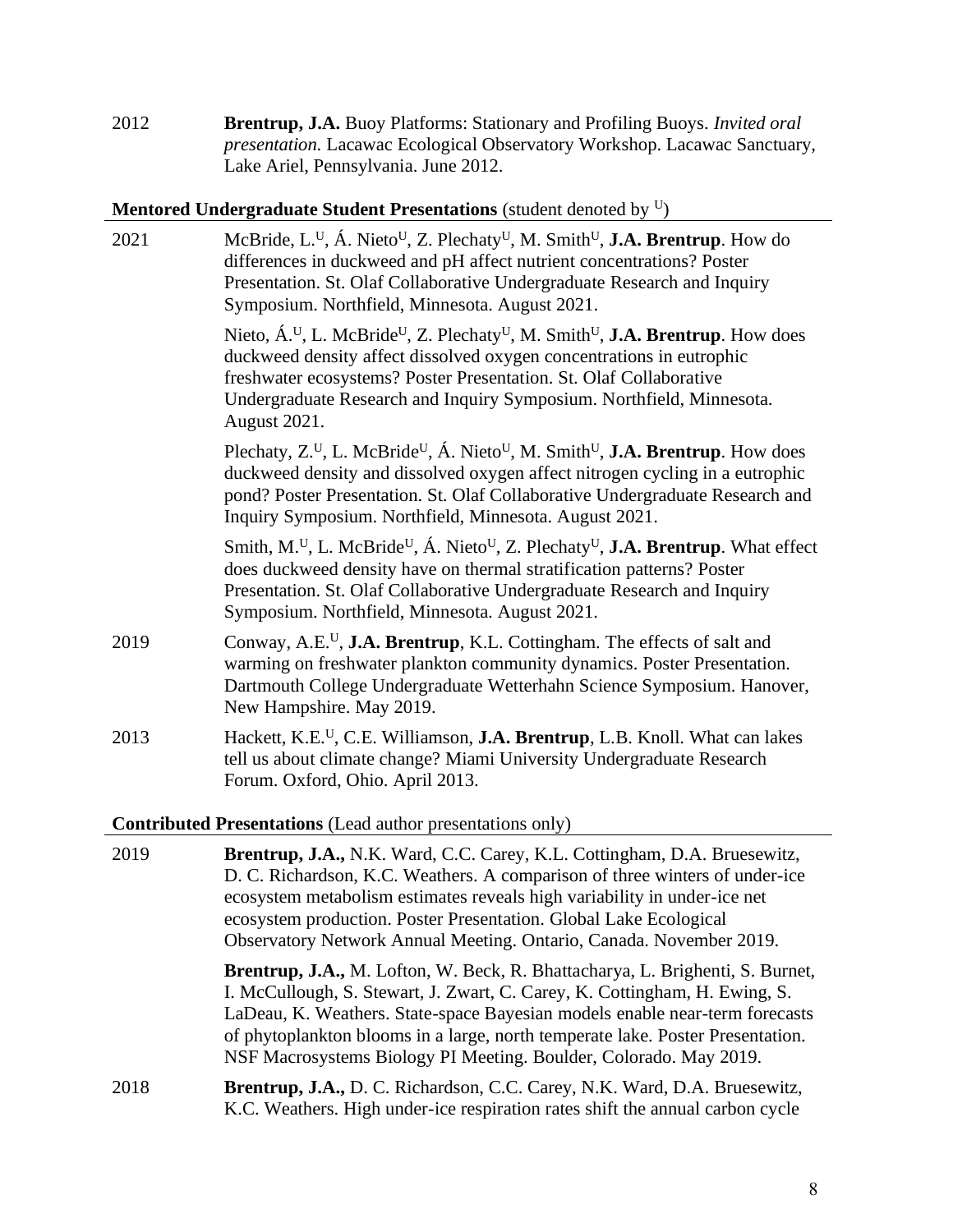in an oligotrophic lake from net autotrophy to net heterotrophy. Poster Presentation. Global Lake Ecological Observatory Network Annual Meeting. Perth, Australia. December 2018.

**Brentrup, J.A.,** D. C. Richardson, C.C. Carey, N.K. Ward, D.A. Bruesewitz, K.C. Weathers. The importance of ice-on and ice-off periods for driving underice metabolism dynamics in an oligotrophic lake. Oral Presentation. Association for the Sciences of Limnology and Oceanography Annual Meeting. Victoria, BC, Canada. June 2018.

**Brentrup, J.A.,** I. McCullough, S. LaDeau, R. Bhattacharya, L. Brighenti, S. Burnet, N. Catalán, B. Denfeld, J. Doubek, L. Hoang, S. Khan, M. Lofton, T. Moore, S. Stewart, M. Xiao, P. Hanson, K. Weathers, K. Cottingham, C. Carey, H. Ewing, M. Greer. The GLEON Fellowship Program: Early career training in team science and complex data synthesis – A case study of using Bayesian hierarchical modeling for near-term forecasting of cyanobacterial blooms in Lake Sunapee. Poster Presentation. NSF Macrosystems Biology PI Meeting. Washington, D.C., January 2018.

2016 **Brentrup, J.A.,** E. Ryder, A. Scofield, W. Colom-Montero, W. Eckert, E. de Eyto, H-P. Grossart, Y. Huot, P. Isles, L.B. Knoll, T.H. Leach, C.G. McBride, D. Pierson, F. Pomati, K.C. Rose, N.R. Samal, R. Smyth, P.A. Staehr, C.E. Williamson, L.A. Winslow. What controls the formation of metalimnetic oxygen peaks? Poster Presentation. Global Lake Ecological Observatory Network Annual Meeting. Lunz, Austria. July 2016.

> **Brentrup, J.A.**, C.E. Williamson, C.D. Dempsey, L.B. Knoll. Photodegradation exceeds biodegradation in processing dissolved organic matter in one sub-tropical and three temperate lakes. Oral Presentation. Association for the Sciences of Limnology and Oceanography Annual Meeting. Santa Fe, New Mexico. June 2016.

> **Brentrup, J.A.**, C.E. Williamson, C.D. Dempsey, L.B. Knoll. Photodegradation exceeds biodegradation in processing dissolved organic matter in one sub-tropical and three temperate lakes. Oral Presentation. Midwest Ecology and Evolution Conference. Oxford, Ohio. March 2016.

- 2015 **Brentrup, J.A.**, C. E. Williamson, W. Colom-Montero, W. Eckert, E. de Eyto, H.P. Grossart, Y. Huot, P. Isles, L. B. Knoll, T. H. Leach, C. G. McBride, D. Pierson, F. Pomati,J. S. Read, K.C. Rose, N. R. Samal, P. A. Stæhr, L. A. Winslow. The potential of high-frequency profiling to assess vertical and seasonal patterns of phytoplankton dynamics in lakes: An extension of the Plankton Ecology Group (PEG) model. Poster Presentation. Global Lake Ecological Observatory Network Annual Meeting. Chuncheon, South Korea. October 2015.
- 2014 **Brentrup, J.A.**, C.E. Williamson, W. Eckert, E. Eyto, H.P. Grossart, L.B. Knoll, A. Laas, T.H. Leach, D. Motta Marques, C.G. McBride, F. Pomati, J.S. Read, E. Ryder, P.A. Staehr, L.A. Winslow. Using profiling buoys to look below the lake surface: An analysis of vertical chlorophyll dynamics across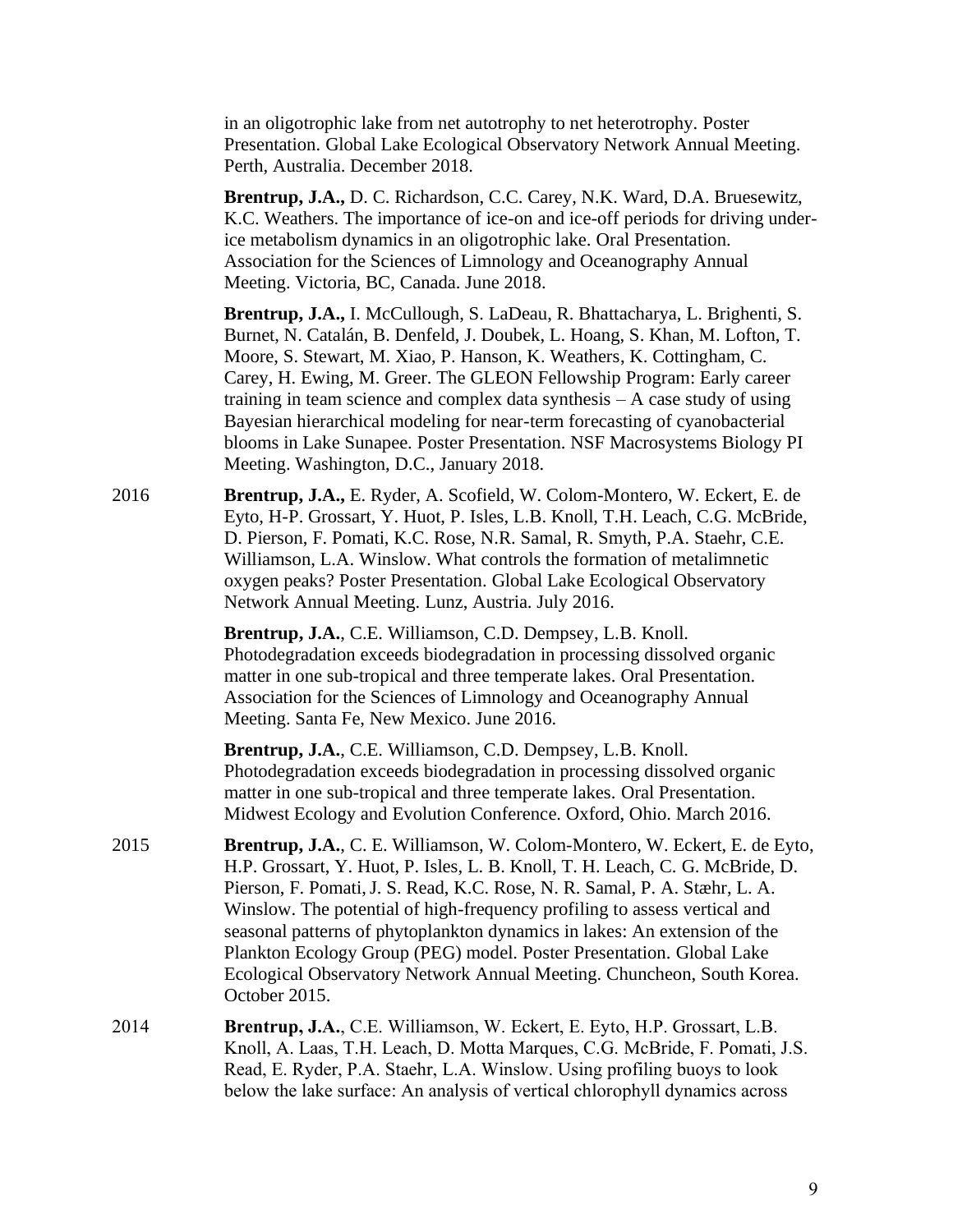space and time. Poster Presentation. Global Lake Ecological Observatory Network Annual Meeting. Jouvence, Quebec, Canada. October 2014.

**Brentrup, J.A***.,* C.E. Williamson. Photolability and biolability of dissolved organic matter in three contrasting lakes. Oral Presentation. Association for the Sciences of Limnology and Oceanography Annual Meeting. Portland, Oregon. May 2014.

**Brentrup, J.A.**, T.H. Leach, C.E. Williamson. Application of advanced optical and acoustic tools to assess climate-driven changes in DOC and consumerproducer biomass ratios. Invited Poster Presentation. Thermokarst Aquatic Ecosystems Workshop (THAW): Freshwater ecosystems in changing permafrost landscapes. Poster Presentation. Québec City, Québec, Canada. March 2014.

2013 **Brentrup, J.A.,** C.E. Williamson, B.R. Hargreaves, L.B. Knoll. Tea or Coffee Anyone? Using high-frequency sensor data to understand differences in DOM optical quality. Poster Presentation. Poster Presentation. Global Lake Ecological Observatory Network Annual Meeting. Bahia Blanca, Argentina. November 2013.

> **Brentrup, J.A.**, C.E. Williamson, B.R. Hargreaves, L.B. Knoll. **ARTHUR** – **A**quatic **R**esource **T**ool for **H**igh-Frequency **U**nderwater **R**esearch: Assessing sentinel responses of lakes to climate change. Poster Presentation. Northeast Geological Society of America Annual Meeting. Bretton Woods, New Hampshire. March 2013.

**Brentrup, J.A.,** C.E. Williamson, J.M. Fischer, M.H. Olson, K.C. Rose. Rapid Increases in Transparency in an Alpine Lake Following Ice-Out. Poster Presentation. Association for the Sciences of Limnology and Oceanography Annual Meeting. New Orleans, Louisiana. February 2013.

- 2012 **Brentrup, J.A.**, C.E. Williamson, B.R. Hargreaves, L.B. Knoll. **ARTHUR A**quatic **R**esource **T**ool for **H**igh-Frequency **U**nderwater **R**esearch. Poster Presentation. Global Lake Ecological Observatory Network Annual Meeting. Mulranny, Ireland. October 2012.
- 2011 **Brentrup, J.A.**, K.C. Rose, T.H. Leach, C.E. Williamson, J.M. Fischer, J.E. Saros, B.R. Hargreaves, R.E. Moeller. Sentinel Responses to Extreme Precipitation Events in Lakes: Changes in UV Transparency. Poster Presentation. Global Lake Ecological Observatory Network Annual Meeting. Sunapee, New Hampshire. October 2011.

#### **Workshops**

| 2021 | <i>Invited Participant</i> , "Empowering Development of the Next Generation of |
|------|--------------------------------------------------------------------------------|
|      | Educational Materials for Forecasting," sponsored by Ecological                |
|      | Forecasting Initiative-Research Coordination Network, NSF, June 2021.          |
| 2019 | Invited Workshop Leader, "Northeastern North America GLEON Conference,"        |
|      | sponsored by the Cary Institute of Ecosystem Studies and GLEON,                |
|      | Millbrook, New York, April 2019.                                               |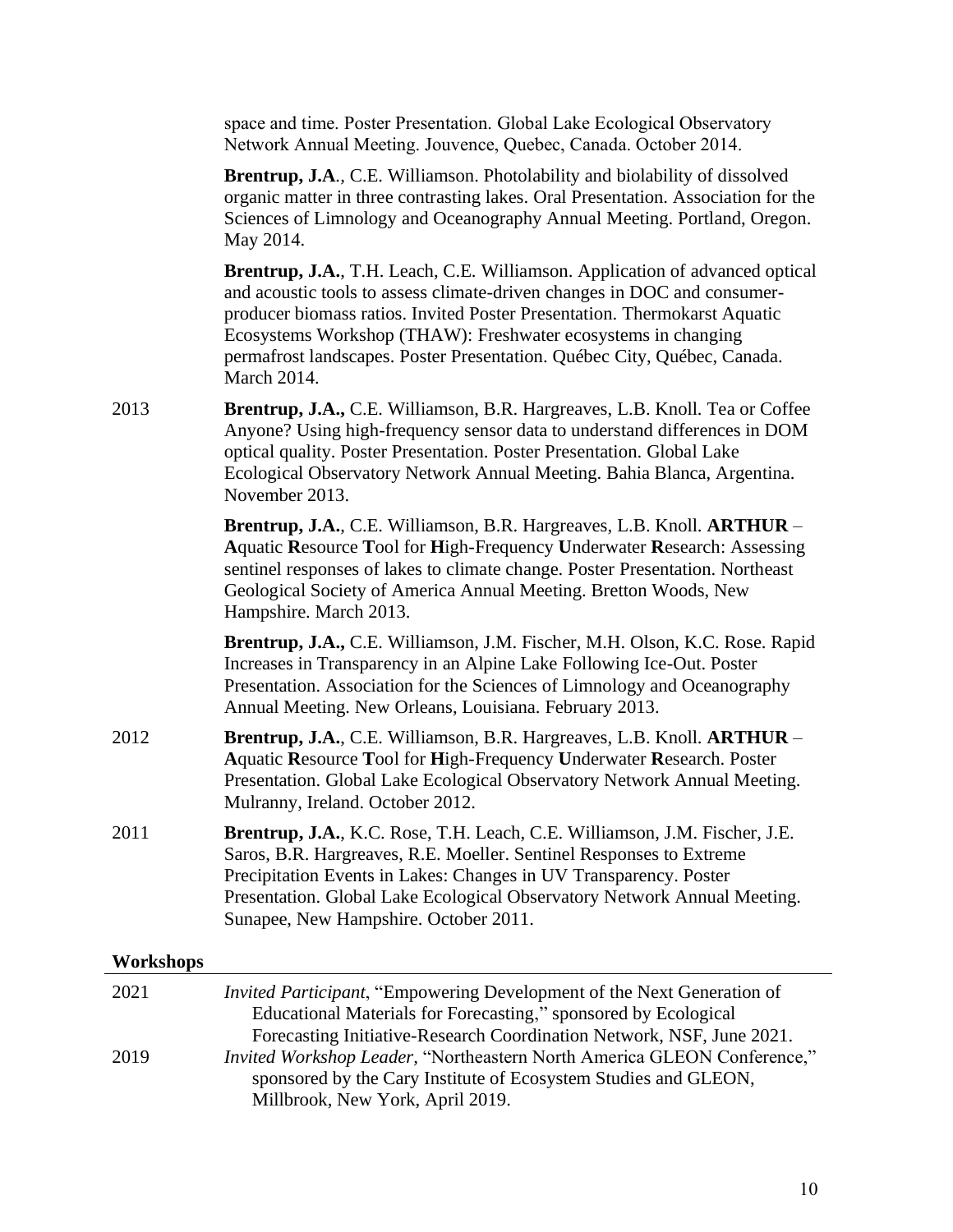| 2018 | Invited Participant, "Ecological Forecasting Workshop," sponsored by Boston<br>University, Boston, Massachusetts, July 2018.                                                                                                                              |
|------|-----------------------------------------------------------------------------------------------------------------------------------------------------------------------------------------------------------------------------------------------------------|
|      | Invited Workshop Leader, "Northeastern North America GLEON Conference,"<br>sponsored by the Cary Institute of Ecosystem Studies and GLEON,<br>Millbrook, New York, April 2018.                                                                            |
| 2017 | Invited Participant, "Bayesian Statistics Workshop," sponsored by the Cary<br>Institute of Ecosystem Studies and GLEON, Millbrook, New York,<br>December 2017.                                                                                            |
|      | Invited Session and Workshop Leader, "Northeastern North America GLEON<br>Conference," sponsored by the Cary Institute of Ecosystem Studies and<br>GLEON, Millbrook, New York, April 2017.                                                                |
| 2015 | Organizer and Co-Instructor, "Introduction to Project on Environmental Data-<br>Driven Inquiry Exploration (EDDIE) Teaching Modules, Lake Modeling in<br>R, and Team Science Best Practices," sponsored by GLEON, Chuncheon<br>South Korea, October 2015. |
|      | Invited Session Leader, "Northeastern North America GLEON Conference,"<br>sponsored by the Cary Institute of Ecosystem Studies and GLEON,<br>Millbrook, New York, April 2015.                                                                             |
| 2014 | Organizer and Co-Instructor, "Internal and external force interactions and<br>biological responses in lakes," sponsored by GLEON, Jouvence, Canada,<br>October 2014.                                                                                      |
| 2013 | Co-organizer, "Working with high-frequency data: GLEON tools and a local<br>case study of Argentine lake La Salada," sponsored by GLEON, Bahia<br>Blanca, Argentina, November 2013.                                                                       |
|      | Co-organizer, "Lacawac Ecological Observatory Workshop," sponsored by<br>NSF-IGERT Environmental Aquatic Resource Sensing, Lacawac<br>Sanctuary, Pennsylvania, June 2013.                                                                                 |
| 2012 | Co-organizer, "Lacawac Ecological Observatory Workshop," sponsored by<br>NSF-IGERT, Lacawac Sanctuary, Pennsylvania, June 2012.                                                                                                                           |
| 2011 | Invited Participant, "Automated Monitoring and High-Frequency Data<br>Analysis," sponsored by GLEON, Lake Erken Laboratory, Norrtälje,<br>Sweden, July 2011.                                                                                              |

# **Service, Training, and Outreach**

| 2020-2021 | New Faculty Learning Community Participant, St. Olaf College               |
|-----------|----------------------------------------------------------------------------|
| 2020      | Zoom a Scientist Webinar Series Presenter, Lake Champlain Sea Grant,       |
|           | University of Vermont                                                      |
| 2019      | Lake Sunapee Protective Association (LSPA) Presentation at Annual Meeting, |
|           | Sunapee, NH                                                                |
|           | Future Faculty Teaching Series Participant, Dartmouth Center for the       |
|           | Advancement of Learning, Dartmouth College                                 |
|           | Ecology, Evolution, Ecosystems, and Society Post-doctoral Fellowship       |
|           | Search Committee Member, Dartmouth College                                 |
| 2017      | Women in Science, Technology Engineering, and Math (STEM) Day              |
|           | Session Organizer, Miami University                                        |
| 2016      | Graduate Student Teaching Enhancement Program Participant,                 |